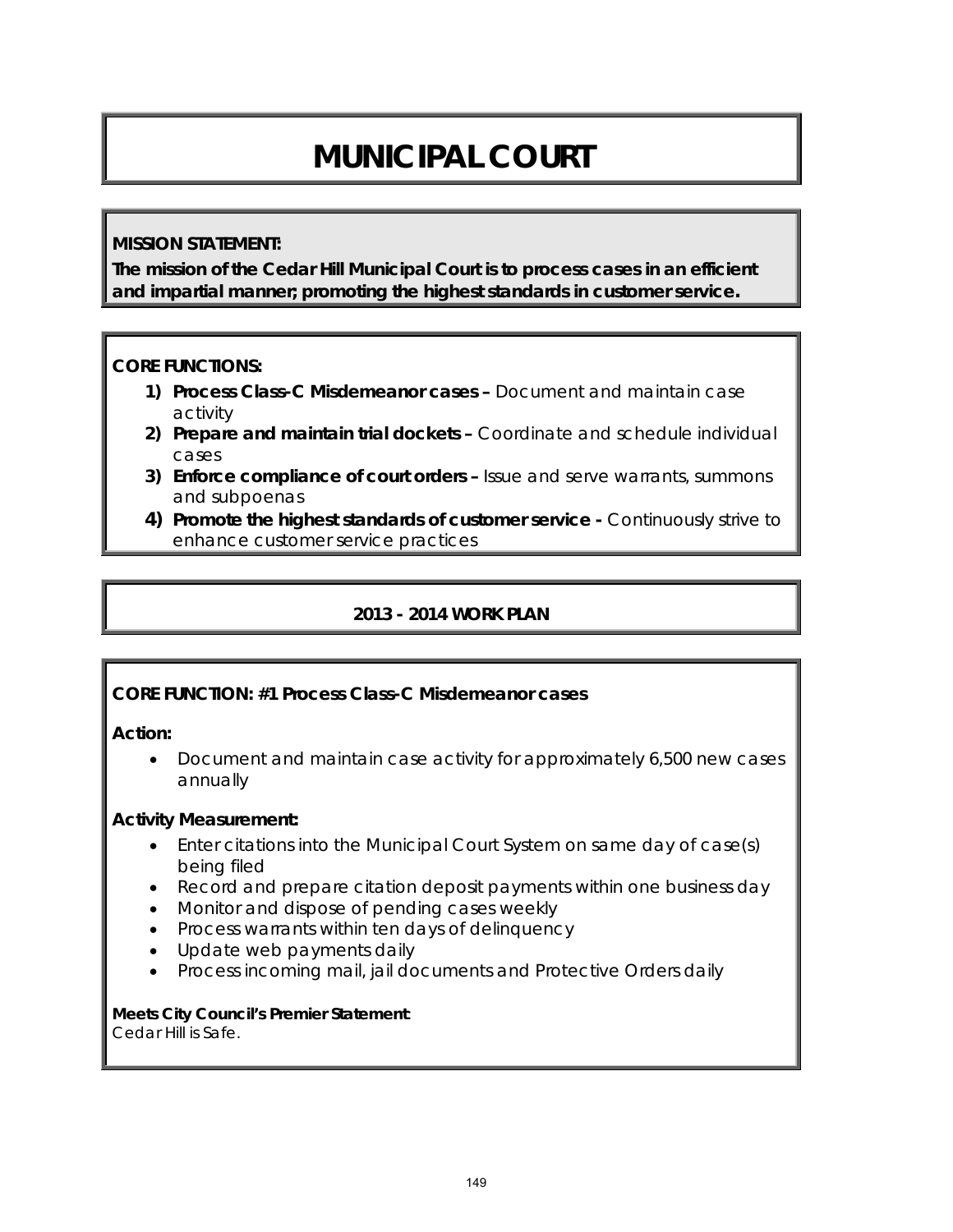# **CORE FUNCTION: #2 Prepare and maintain court dockets**

## **Action:**

• Coordinate and schedule cases for all court dockets

## **Activity Measurement:**

- Complete the complaint process for pre-trials, trials and hearings within ten business days of the scheduled trial date
- Schedule six dockets monthly
- Schedule trials within 90 days of defendant's request to appear
- Send notification to Department of Public Safety on juveniles that "Failed to Appear" in Court within three days of scheduled court date
- Subpoena witnesses for Court two weeks prior to scheduled docket
- Summons jurors for jury duty one month prior to scheduled docket

#### **Meets City Council's Premier Statement:**

Cedar Hill is Safe.

# **CORE FUNCTION: #3 Enforce compliance of court orders**

#### **Action:**

- Issue and serve approximately 3,000 new warrants
- Locate defendants and process approximately 3,700 outstanding warrants

## **Activity Measurement:**

- Maintain a collection rate of 68% on new cases filed
- Contact customer via letter, post card or phone at least one week prior to issuance of a warrant to provide options for resolution
- Coordinate and implement Warrant Round-Up Programs quarterly
- Generate warrant notice within five business days following issuance of warrant
- Contact defendant via telephone within ten business days following the issuance of a warrant
- Assist Cedar Hill Police Department with prisoner pick-ups within 24 hours of dispatch's request
- Maintain a 95% warrant clearance rate

**Meets City Council's Premier Statement:** Cedar Hill is Safe.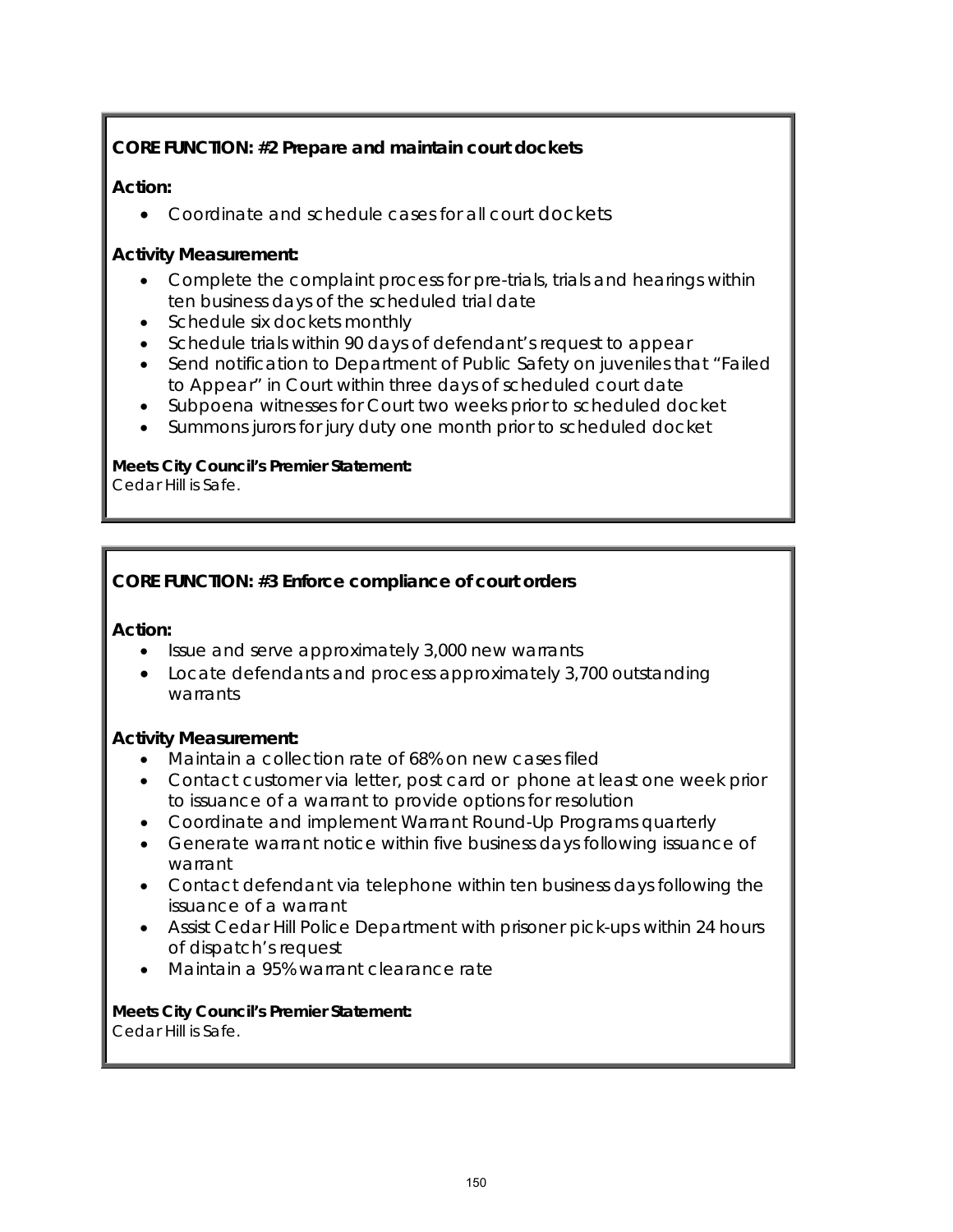# **CORE FUNCTION: #4 Promote the highest standards of Customer service**

## **Action:**

- Resolve customer related issues
- Implement strategies to prepare and educate customers for court proceedings
- Encourage and foster the development of Municipal Court staff
- **Control cost of service delivery by the use of technology**

## **Activity Measurement:**

- Assist approximately 8,100 court customers annually
- Require Municipal Court Staff to attend, a minimum of, one training for customer service and court procedures annually
- Create a Training Plan and develop career path for the Municipal Court staff by January 2014
- Create a Policy and Procedures Manual for court by September 2014
- **Participate in the Cedar Hill Block Party and National Night Out to inform public of their rights in Municipal Court**
- **Participate with CHISD, in Career day, to inform students about laws and the purpose of the Court System**